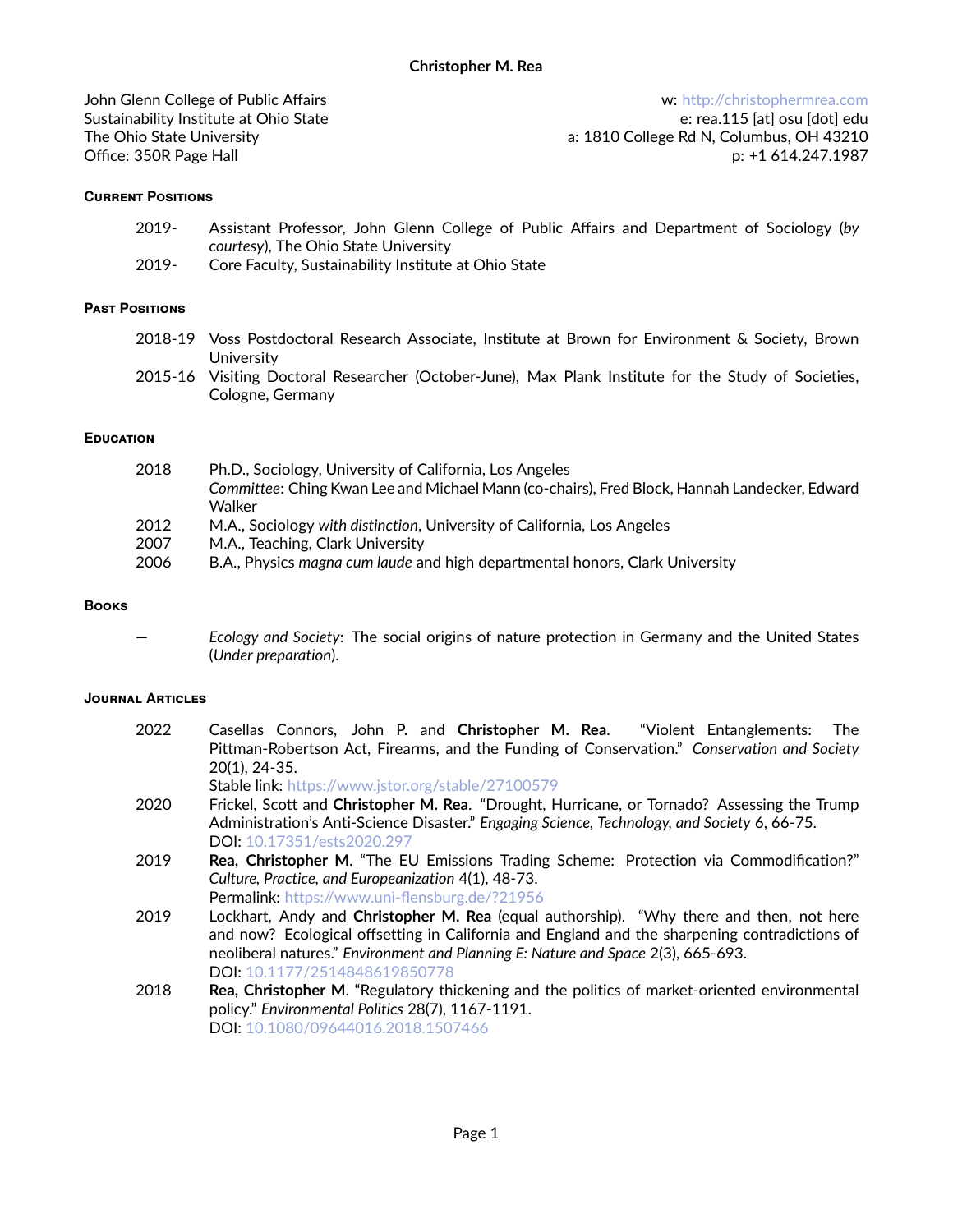| 2017 | <b>Rea, Christopher M.</b> "Theorizing command-and-commodify regulation: the case of species<br>conservation banking in the United States." Theory & Society 46(1), 21-56. |
|------|----------------------------------------------------------------------------------------------------------------------------------------------------------------------------|
|      | DOI: 10.1007/s11186-017-9283-5                                                                                                                                             |
|      | 2017 Edward Shils - James Coleman Memorial Award for Best Student Paper, Honorable Mention. ASA Theory<br>Section.                                                         |
|      | 2016 Early Career Workshop Award, Society for the Advancement of Socio-Economics (SASE).                                                                                   |
| 2016 | Walker, Edward T. and Christopher M. Rea. "Pediatric Care Provider Density and Personal Belief                                                                             |
|      | Exemptions From Vaccine Requirements in California Kindergartens." American Journal of Public                                                                              |
|      | Health 106(7), 1336-1341.                                                                                                                                                  |
|      | DOI: 10.2105/AJPH.2016.303177                                                                                                                                              |
| 2015 | Rea, Christopher M. "Commodifying Conservation." Contexts 14(1), 72-3.                                                                                                     |
|      | DOI: 10.1177/1536504214567862                                                                                                                                              |
| 2014 | Walker, Edward T. and Christopher M. Rea. "The Political Mobilization Of Firms And Industries."                                                                            |
|      | Annual Review of Sociology 40, 281-304.                                                                                                                                    |
|      | DOI: 10.1146/annurev-soc-071913-043215                                                                                                                                     |

### **Public Scholarship**

| 2020 | <b>Rea, Christopher M.</b> and Scott Frickel. "Weathering the Storm? The Trump Administration |
|------|-----------------------------------------------------------------------------------------------|
|      | Anti-Science Disaster & COVID-19." SKATOLOGY: Newsletter of the ASA Section on Science,       |
|      | Knowledge and Technology. May 22. [Read here]                                                 |
| 2020 | Pangborn, Nicole A. and Christopher M. Rea. "Race, Gender, and New Essential Workers during   |
|      | COVID-19." Contexts. Special Issue on COVID-19. [Read here]                                   |

### **Under Review**

— **Rea, Christopher M**. and Scott Frickel "The Environmental State: A Partial Theory."

#### **Works in Progress**

- **Rea, Christopher M**. and Scott Frickel "The Social Origins of State Capacity: The U.S. Environmental State, 1973-2021."
- Romero-Lanko, Patricia; Christof Brantner, Nicole Rosner, Kate Anderson, Vanesa Castan Broto, Sarah Burch, Fedor Dokshin, Adolfo Mejia Montero, Francesca Pilo, **Christopher M. Rea**, and Scott Schnur "Dimensions of Justice in Environmental Innovation" (for *Nature Sustainability*)
- **Rea, Christopher M.** and Hirschman, Daniel. "Manufacturing Deindustrialization: Public Ideas, Politics, and Sense-making in the Public Sphere.
- **Rea, Christopher M.** "The Nature of Regulation: Environmental Protection and Institutional Innovation in the United States and Germany."
- **Rea, Christopher M.** "The Bureaucratic Toolkit: Bureactivism and environmental policy innovation in the United States and Germany."
- **Rea, Christopher M.** "Making Markets Fast and Slow: Commodification and the Emergence of Counterŋ-movements."
- **Rea, Christopher M.**"How Does the State Value Nature? Practices of Quantification and Valuation in Environmental Regulation."

### **Fellowships & Grants**

- 2022-24 Collaborative Research: The Environmental State: A Historical-Sociological Study, 1870-2022 National Science Foundation (**under review**) (\$302,514)
- 2017-18 Dissertation Year Fellowship

University of California, Los Angeles (\$20,000 plus tuition & fees)

2013-16 Science to Achieve Results (STAR) Graduate Fellowship U.S. Environmental Protection Agency (\$126,000) (reduced to \$84,000 by 2013 government shutdown)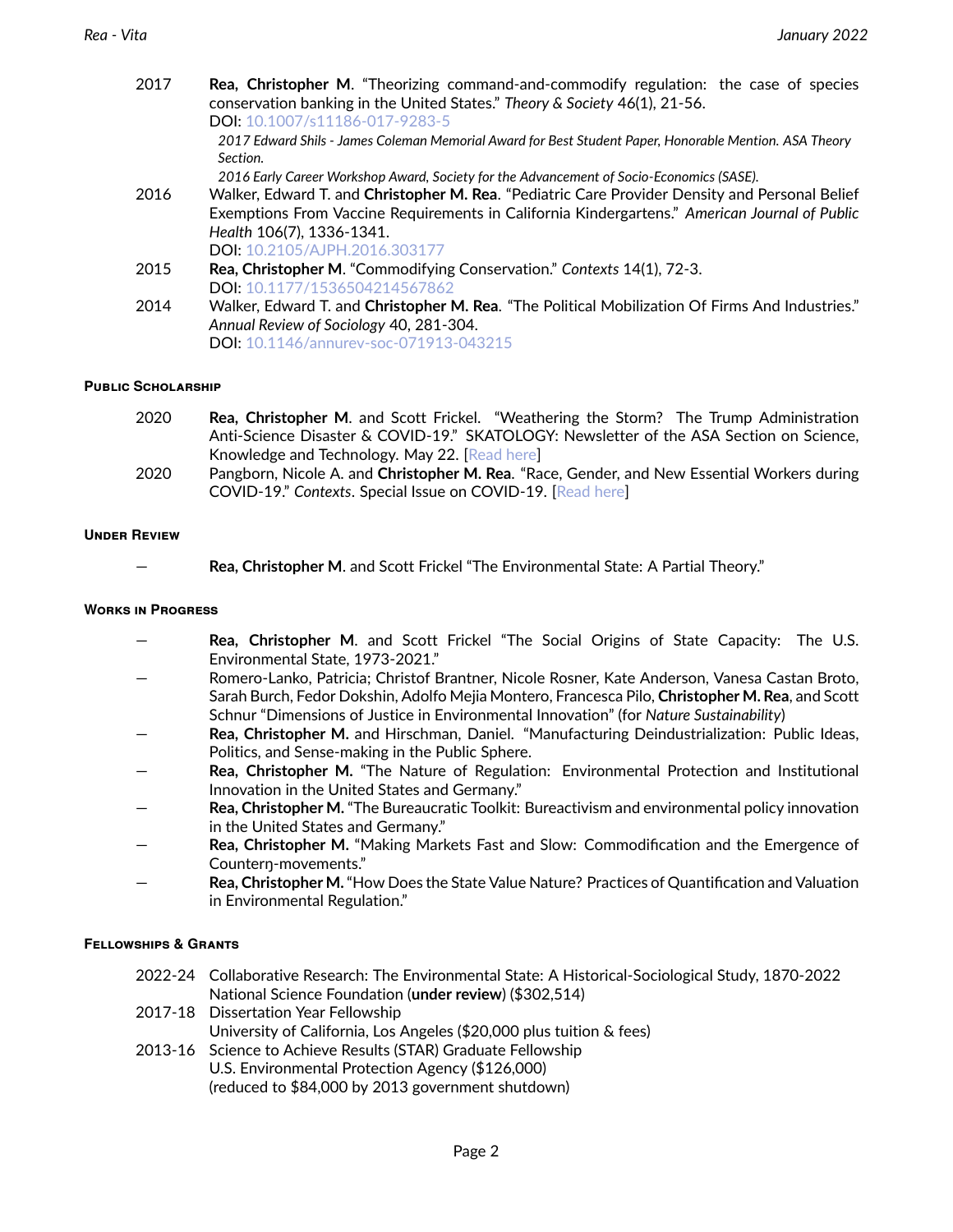| 2013 | Graduate Summer Research Mentorship                                      |
|------|--------------------------------------------------------------------------|
|      | University of California, Los Angeles (\$6,000)                          |
|      | 2012-13 Graduate Research Mentorship                                     |
|      | University of California, Los Angeles (\$20,000 plus tuition & fees)     |
| 2012 | Graduate Summer Research Mentorship                                      |
|      | University of California, Los Angeles (\$4,500)                          |
| 2011 | Summer Research Fellowship                                               |
|      | Department of Sociology, University of California, Los Angeles (\$4,000) |

### **Honors & Awards**

| 2019    | Visiting Scholar, Hamburg Institute for Social Research (Hamburger Institut für Sozialforschung),                          |
|---------|----------------------------------------------------------------------------------------------------------------------------|
| 2017    | 6 May - 2 June, Hamburg, Germany<br>Edward Shils - James Coleman Memorial Award for Best Student Paper, Honorable Mention, |
|         | Theory Section, American Sociological Association.                                                                         |
| 2017    | Summer Institute on Organizations and Their Effectiveness                                                                  |
|         | Center for Advanced Study in the Behavioral Sciences at Stanford (CASBS)                                                   |
| 2017    | Young Scholar in Social Movements                                                                                          |
|         | Center for the Study of Social Movements, University of Notre Dame.                                                        |
| 2016    | Early Career Workshop Award                                                                                                |
|         | Society for the Advancement of Socio-Economics (SASE)                                                                      |
| 2011-12 | Department of Sociology Excellence in Teaching Award                                                                       |
|         | University of California, Los Angeles                                                                                      |
| 2012    | Graduate Research Fellowship Program, Honorable Mention                                                                    |
|         | National Science Foundation                                                                                                |
| 2008    | New Science Teacher Academy Amgen Fellow                                                                                   |
|         | National Science Teacher Association                                                                                       |
| 2007    | New Science Teacher Academy Associate Fellow                                                                               |
|         | National Science Teacher Association                                                                                       |
| 2005    | Albert C. Erickson '30 Research Award in Physics                                                                           |
|         | Department of Physics, Clark University                                                                                    |
|         |                                                                                                                            |

# **Teaching (Graduate)**

| 2022 | Governing the End of Nature? Environmental Policy in the Anthropocene (OSU) |
|------|-----------------------------------------------------------------------------|
|      | (hybrid grad-undergrad; also taught in 2021)                                |
| 2020 | Regulation: Power and Control in Economic Life (OSU)                        |

# **Teaching (Undergraduate)**

| 2021 | Public Service and Civic Engagement (OSU)                  |
|------|------------------------------------------------------------|
|      | (also taught in 2019, 2020)                                |
| 2017 | Environmental Sociology (UCLA)                             |
| 2017 | Integrative Approaches to Human Biology and Society (UCLA) |
|      | (also taught in 2014, 2015)                                |

# **Teaching (as assistant)**

| 2014 W | Integrative Approaches to Human Biology and Society |
|--------|-----------------------------------------------------|
|        | (Also taught in 2012 F, 2012 W, 2013 F)             |
| 0.010C |                                                     |

- 2012 S Societal and Medical Issues in Human Genetics<br>2011 F Politics of Reproduction
- Politics of Reproduction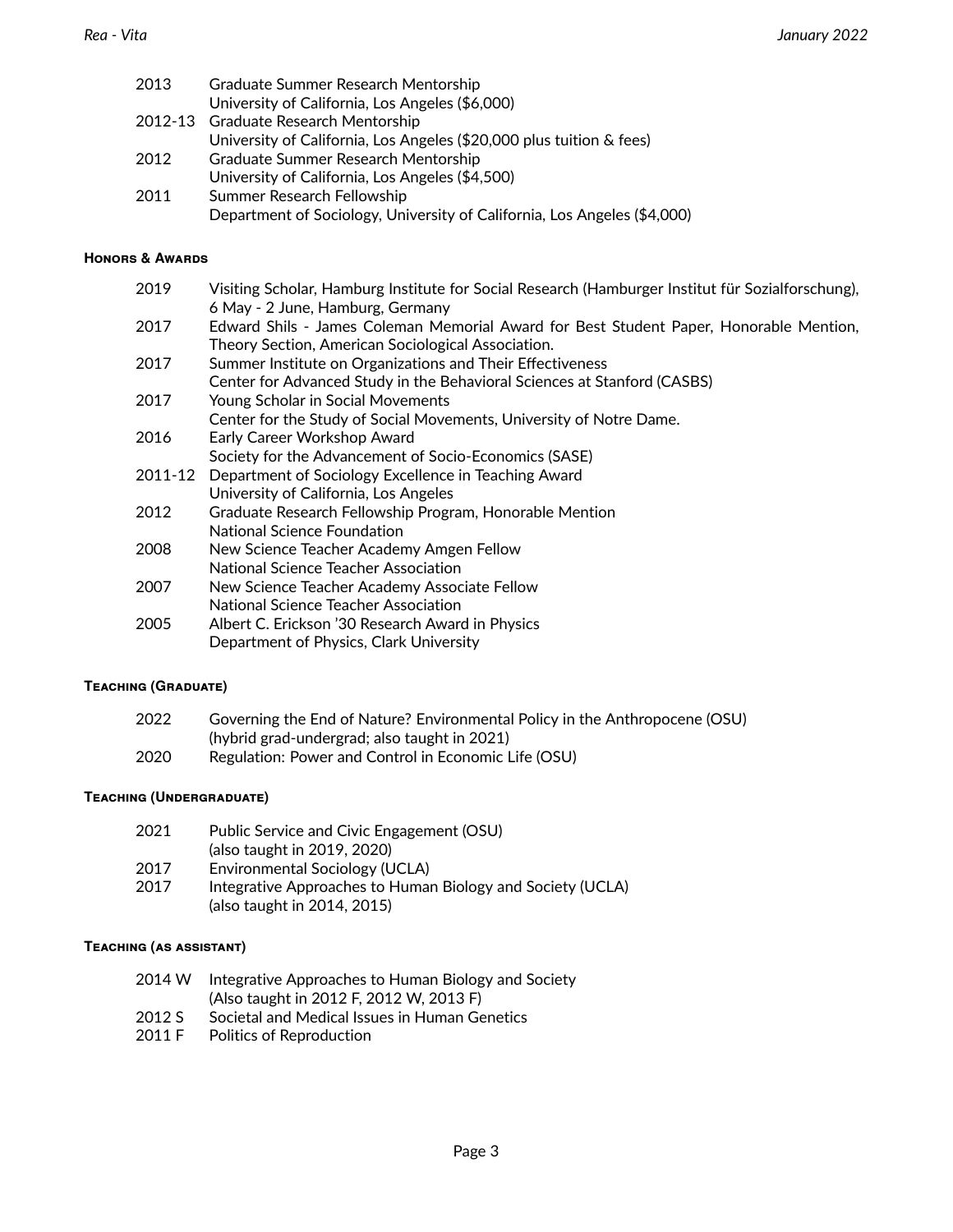## **Teaching (Secondary)**

- 2008-10 Physics and math, Midland School, Los Olivos, California
- 2007-08 Integrated Science, Envision Schools, San Francisco, California
- 2006-07 Physics (Student Teacher), South High School, Worcester, Massachusetts

### **Invited Talks & Workshops**

- 2020 "A social-historical perspective on environmental innovation." Environmental Innovation Workshop. Mansueto Institute for Urban Innovation. University of Chicago. Chicago, IL. October 8-9.
- 2020 "The Environmental State: State capacity and the politics of environmental welfare in the United States, 1973-2018." John Glenn College of Public Affairs Colloquium. The Ohio State University. Columbus, OH. September 28.
- 2019 *Declined.* "Wither Markets or Make-Believe?" Polanyi and the Post-Commodity Economy, New School for Social Research, New York, NY. September 28.
- 2017 "Sheep in Wolfs' Clothing? Mobilization, bureaucrat activists, and regulatory subterfuge in American and German environmental policy." Young Scholars Conference, Center for the Study of Social Movements, University of Notre Dame, Notre Dame, IN. March 31.
- 2016 "Domination in 2D: Power and Institutional Change in an Era of Markets." 10th Annual Junior Theorists Symposium, Seattle, WA. August 19

### **Conference Talks & Presentations**

- 2022 (*planned*) "The Special and the Ordinary Nature of Bureaucratic Change: The U.S. Environmental State, 1973-2019" Association for Public Policy and Management. March 27-29.
- 2021 "The Special and the Ordinary Nature of Bureaucratic Change: The U.S. Environmental State, 1973-2019" Social Science history Association. November 11-14.
- 2021 "The Environmental State: Nature, Environmental Politics and Bureaucratic Change in the United States, 1973-2019." American Sociological Association annual meeting. August 6.
- 2021 "The Environmental State: Nature, Environmental Politics and Bureaucratic Change in the United States, 1973-2019." Society for the Advancement of Socioeconomics annual meeting, network on regulation and governance. July 6.
- 2021 "The Special and the Ordinary Nature of Bureaucratic Change: The U.S. Environmental State, 1973-2019" Workshop on Organizations and Effectiveness, Center for Advanced Study in the Behavioral Sciences. Stanford University. Stanford, CA. March 19.
- 2021 "The Environmental State: State capacity and the politics of environmental welfare in the United States, 1973-2019." Sociology Politics, Inequality, and Economy (SocPIE) Working Group, The Ohio State University. Columbus, OH. March 12.
- 2020 "The Politics of Erosion? Environmental Welfare and State Capacity in the United States, 1973-2018." Sociology Politics, Inequality, and Economy (SocPIE) Working Group, The Ohio State University. Columbus, OH. February 21.
- 2019 "Manufacturing "Deindustrialization": the Origins of a Preeminent Social Problem in the United States,1950-2018." *with Dan Hirschman, Brown University*. Social Science History Association, Chicago, IL. November 23.
- 2019 "Theoretical approaches for studying social innovation: a perspective from economic sociology." Invited panel member. Academy of Management Annual Meeting, Boston, MA. August 11-13.
- 2019 "The Nature of Marketization: Environmental Protection and Institutional Change in the United States and Germany" Hamburg Institute for Social Research, Hamburg Germany. May 29.
- 2018 "The Nature of Regulation: Environmental Protection and Institutional Innovation in the United States and Germany." The Society of the Advancement of Socioeconomics (SASE) Annual Meeting, Kyoto, Japan. June 25.
- 2018 "Regulatory thickening and the politics of market-oriented environmental policy." The Society of the Advancement of Socioeconomics (SASE) Annual Meeting, Kyoto, Japan. June 24.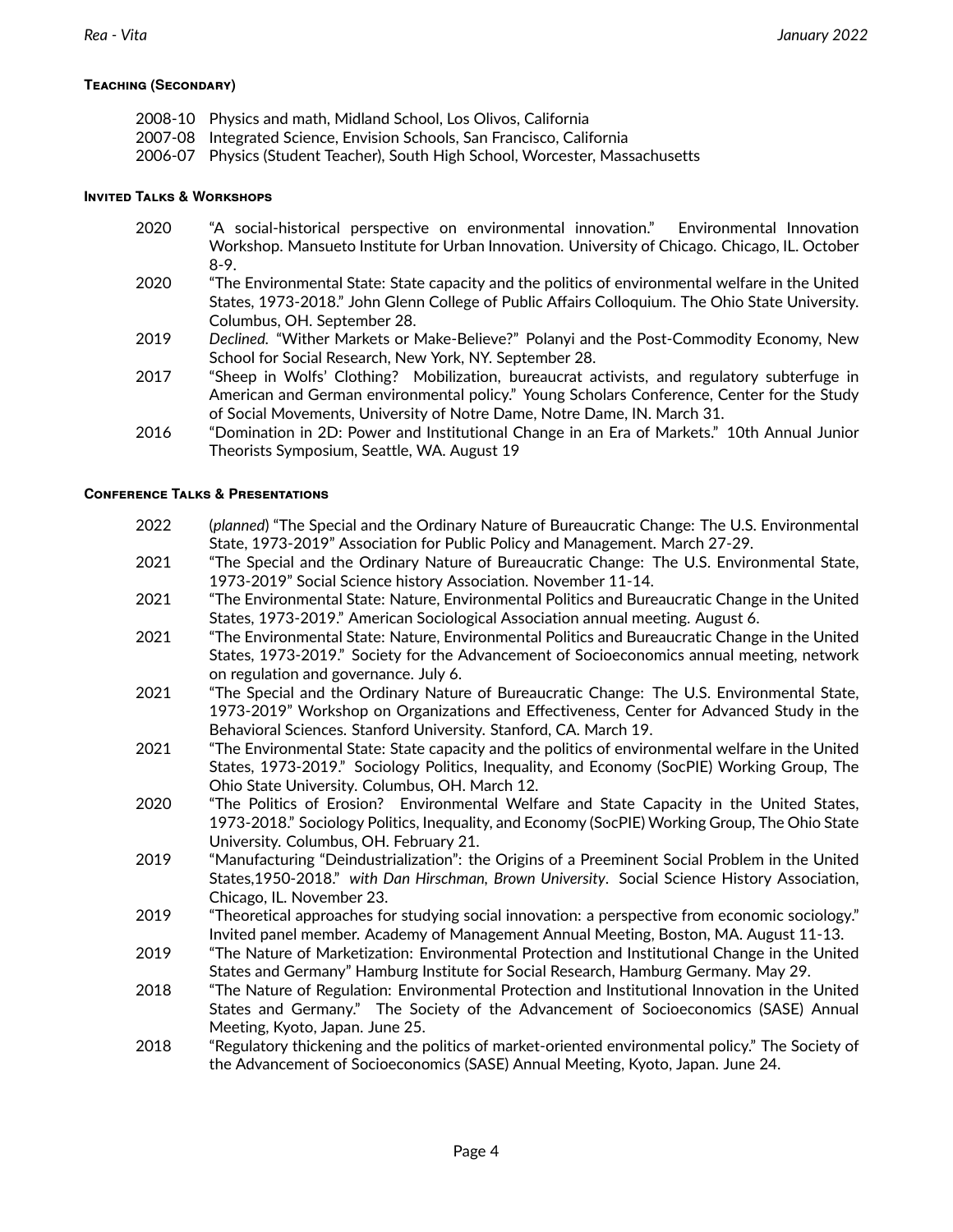- 2018 "Why there and then, not here and now? Ecological offsetting in California and England, and the unravelling of neoliberal environmental fixes." (with Andy Lockhart). American Association of Geographers Annual Meeting, New Orleans, LA. April 11.
- 2018 "Critically Interrogating the Environmental Regulatory State: Methodological and Ethical Challenges." Panel Member, American Association of Geographers Annual Meeting, New Orleans, LA. April 10.
- 2017 "Regulatory thickening and the politics of market-oriented environmental policy." Roundtable, Section on Economic Sociology, American Sociological Association Annual Meeting, Montreal, QC. August 13.
- 2017 "The Nature of Regulation: Environmental Protection and Institutional Innovation in the United States and Germany." Fellow Travelers on Different Roads: The Intersections of Economic Sociology and Organizations, Occupations, and Work. McGill University, Montreal. August 11.
- 2017 "The Nature of Regulation: Explaining patterns of marketization in public governance and the case of ecological offsetting in the United States and Germany." UCLA Seminar for Comparative and Historical Analysis. Los Angeles, CA. March 16.
- 2016 "The Nature of Countermovements: Explaining the Emergence of Institutions for Social and Environmental Protection." Social Movements, Economic Innovation, and Institutional Change Workshop, UCLA, Los Angeles, CA. November 3-5.
- 2016 "To Command and Commodify: Explaining the Marketization of Environmental Protection in the U.S. and Germany." Can Comparative and Historical Sociology Save the World? Seattle, WA. August 19.
- 2016 "To Command and Commodify: Power and the Marketization of Environmental Regulation." SASE: Regulation and Governance Research Network Annual Meeting, Berkeley, CA. June 25.
- 2016 "The Nature of Countermovements: Explaining the Emergence of Institutions for Social and Environmental Protection." SASE: The Countermovement Revisited Mini-Conference, Berkeley, CA. June 24.
- 2015 "Commodifying Conservation: Power, Market Reconstruction, and Environmental Regulation in an Era of Exchange." Roundtable, Section on Economic Sociology, American Sociological Association Annual Meeting, Chicago, IL. August 25.
- 2015 "Towards a Comparative and Historical Environmental Sociology: Commodification, Conservation, and Environmental Protection in a Neoliberal Moment." Revisiting Remaking Modernity: New Voices in Comparative and Historical Sociology. Evanston, IL. August 21.
- 2015 "Putting the Green in Bureaucracy: Practices of Quantification and Valuation in Environmental Regulation." 4*th* Annual Florida International University Sociology-Anthropology-Geography Graduate Student Association Conference. Miami, FL. March 5.
- 2015 "Putting the Green in Bureaucracy: Practices of Quantification and Valuation in Environmental Regulation." Invited Presenter, session on value; Dimensions of Political Ecology Conference (DoPE). Lexington, KY. February 28.
- 2013 "Market-Oriented Governance and Institutional Emergence: The Rise of Conservation Banking in the United States." Organizations and the Natural Environment: "Sustainability" and Beyond. American Sociological Association Annual Meeting. New York, NY. August 13.
- 2013 "Governing With Markets: Environmental Protection, Fields of Contention, and the Rise of Public Market-Oriented Governance." UCLA Seminar for Comparative and Historical Analysis. Los Angeles, CA. May 2.
- 2013 "Markets as Governance: Public Market-Oriented Governance and the Development of Conservation Banking in the United States." Dimensions of Political Ecology Conference (DoPE). Lexington, KY. March 2.
- 2012 "The Politics of Conservation Banking: A Longitudinal Study of Conservation Banking (or not) in California, Oregon and Florida." Presenter, ACES and Ecosystem Markets 2012 Annual Conference. Fort Lauderdale, FL. December 11.
- 2012 "Market-Oriented Governance and Institutional Emergence: The Rise of Conservation Banking in the United States." Invited Presenter, Poverty and Inequality Working Group, University of California, Los Angeles, CA. November 20.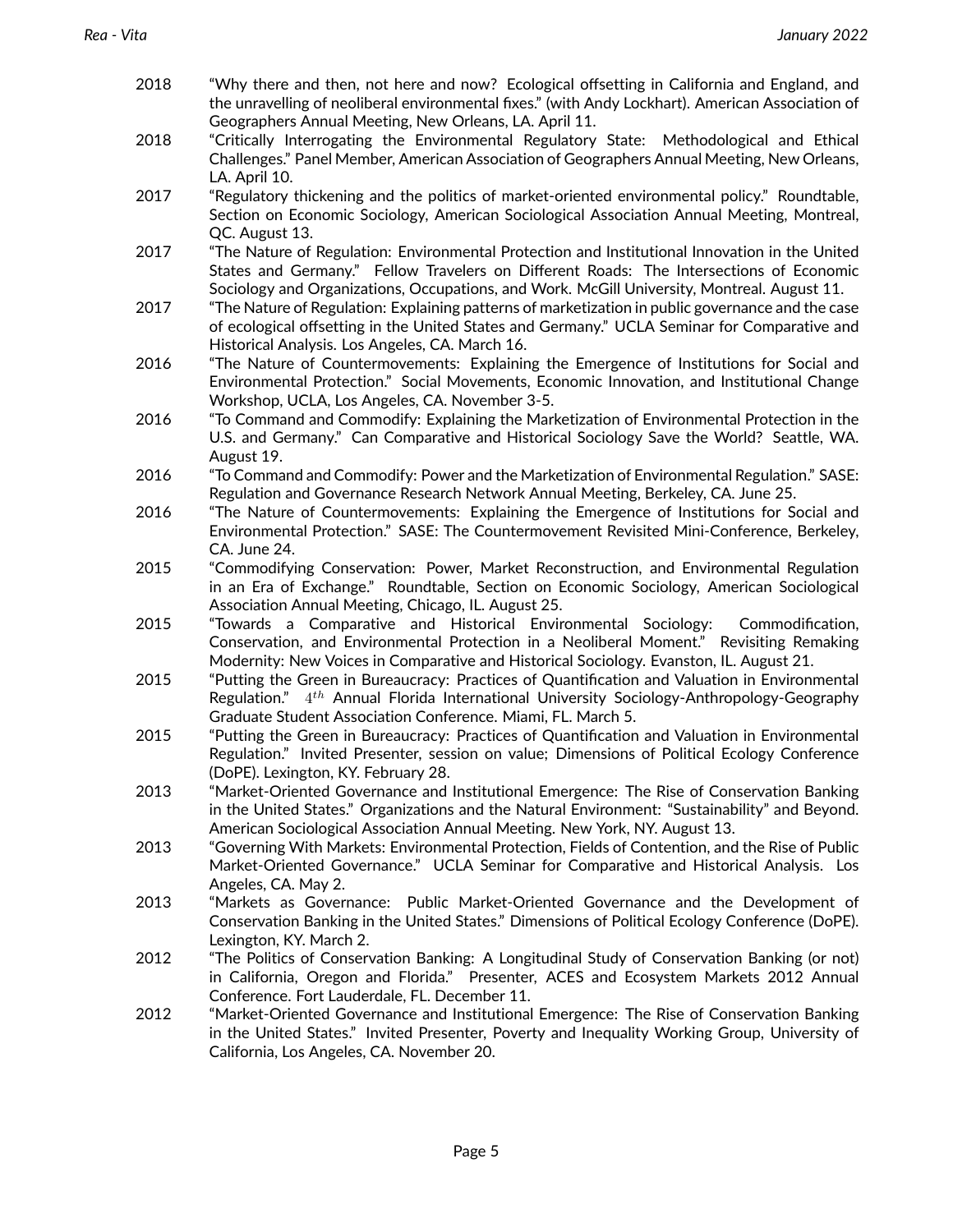| 2012 | "The Neo-liberal Nature of Global Capitalism? Commentary on Trends Toward the 'Marketization'       |
|------|-----------------------------------------------------------------------------------------------------|
|      | of Environmental Governance." Roundtable Presenter, Section on Environment and Technology,          |
|      | American Sociological Association Annual Meeting, Denver, CO. August 19.                            |
| 2011 | "Selling Sex and Sex Cells: Considering the Commodification of Sex and Reproduction." Guest         |
|      | Lecturer in Politics of Reproduction, University of California, Los Angeles, CA. November 2.        |
| 2011 | "Doing Science: Theory and Practice of Inquiry-Based Science Teaching in Middle and                 |
|      | High-School." Invited Presenter, Summer Science Institute for graduate students and practicing      |
|      | teachers, Hiatt Center For Urban Education, Clark University, Worcester, MA. August 22-24.          |
| 2010 | "Inquiring into Inquiry: Inquiry-Based Science Teaching in Biology And Physics." Invited Presenter, |
|      | Summer Science Institute for graduate students and practicing teachers, Hiatt Center For Urban      |
|      | Education, Clark University, Worcester, MA. August 20 and 23.                                       |
| 2006 | "Experimental and SPICE Simulated analysis of a Tunnel Diode Oscillator." Thesis Defense,           |
|      | Department of Physics, Clark University Worcester, MA. May 1.                                       |
| 2006 | "Modeling and Analyzing a Tunnel Diode Oscillator Circuit with SPICE." Poster presenter,            |
|      | Academic Spree Day, Clark University. April 26.                                                     |

### **Students (Doctoral)**

2020- Aditi Thaper (Ph.D committee member, John Glenn College, The Ohio State University)

### **Students (Masters)**

- 2021- Nikolas Merten (MPA independent study, John Glenn College, OSU)
- 2021- Casey Rife (MPA independent study, John Glenn College, OSU)
- 2019-2021Maria R. Sagatelova (M.S. committee member, Dept. of Evolution, Ecology, and Organismal Biology, OSU)

### **Students (Undergraduate)**

- 2021- Sydney Hayes (Undergraduate thesis advisor, John Glenn College, OSU)
- 2021- Shelby Rayer (Undergraduate independent study, John Glenn College, OSU)

### **Ohio State University Service**

- 2021-22 OSU Parks and Recreation [undergraduate student organization], faculty advisor
- 2021-22 Glenn College Mental Health and Wellness Committee, Co-Chair
- 2020-21 Glenn College Mental Health and Wellness Committee
- 2020-22 Glenn College Undergraduate Curriculum Committee
- 2019-20 Glenn College Backoff Research Award Committee

### **UCLA Service**

- 2011-13, Undergraduate Sociology Honors Thesis Advisor
- 2017-18
- 2013-14 Co-President (with Phi Su), Sociology Graduate Student Association
- 2011-14 Graduate Student Mentor
- 2011-12 Sociology Graduate Student Association Student Representative
- 2010-11 Sociology Graduate Student Association First-Year Representative

### **Clark University Service**

- 2010-12 Alumni Interviewer
- 2005-06 Senior Interviewer & Tour Guide